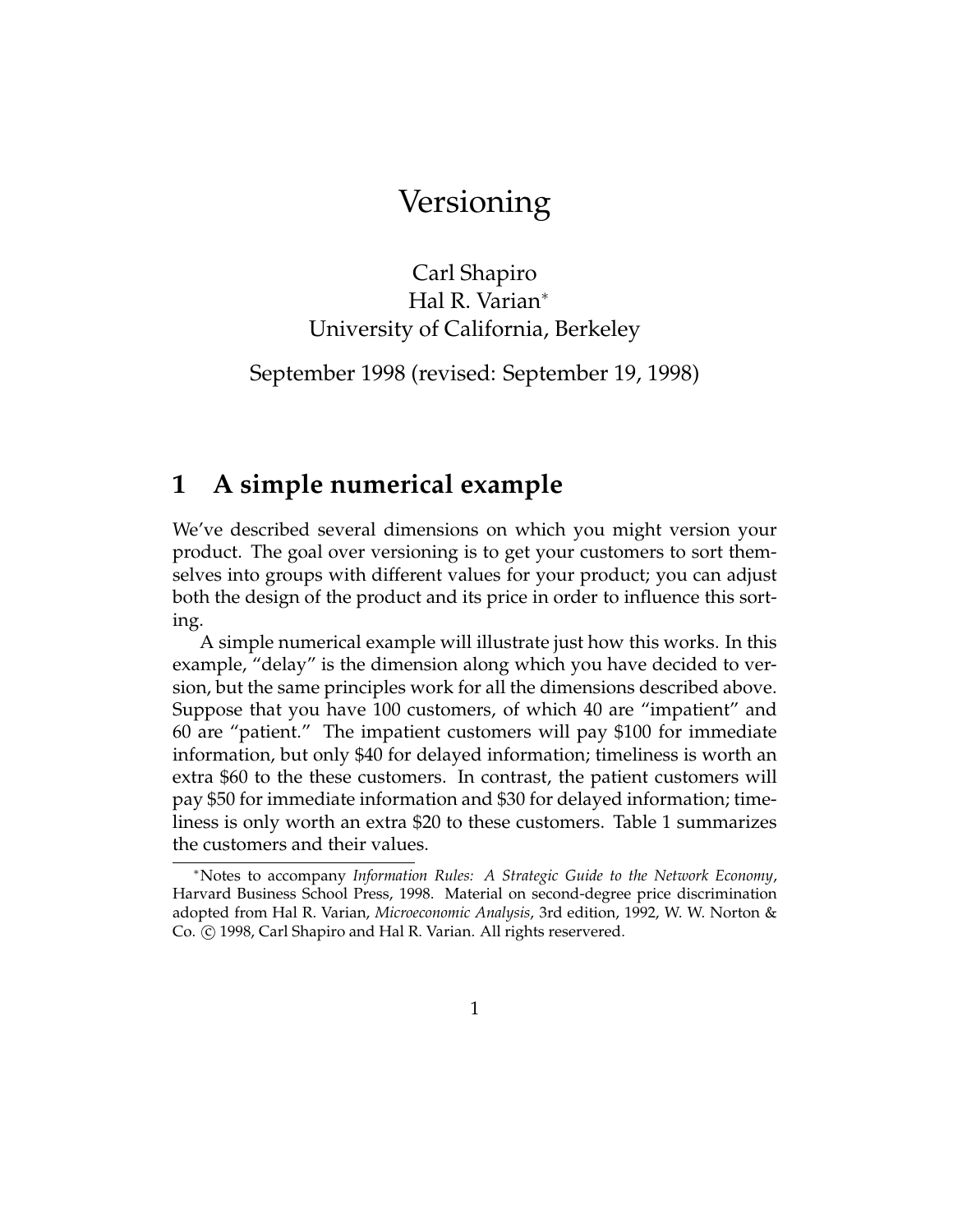|                     | Impatient                         | Patient |
|---------------------|-----------------------------------|---------|
|                     | customers' value customers' value |         |
| Immediate version   | 100                               | 50      |
| Delayed version     | 40                                | 30      |
| Number of customers |                                   |         |
|                     |                                   |         |

Table 1: Willingness-to-pay for immediate or delayed information, along with number of each type.

Let's look at the revenues you can generate using various strategies for pricing your information in this setting. If you offer just the immediate version, your best approach is to set a price of \$50, sell to all 100 customers, and earn total revenues of \$5000. This is clearly better than setting a price of \$100, selling only to the 40 impatient customers, and earning revenues of \$4000. Offering only a delayed version is clearly worse than this: why degrade the product for everyone, and force your own price down as a result? It follows that the best you can do with a single-version, singleprice strategy is to earn \$5000.

Of course, you would love to sell the immediate version to everyone, charging the impatient customers \$100 and the patient customers \$50, if you could manage to do it. This would give you revenue of  $40 \times 100 + 60 \times$  $50 = 7000$ . This is the most you could possibly hope to earn, as it involve maximizing total value and then extracting *all* of the value from each type. Selling the immediate version to everyone, but at different prices, is precisely the perfect price discrimination we discussed in the previous chapter. However, to implement this sort of strategy, you need a way of determining whether any particular customer is impatient (and thus should be charged the full  $$100$  or is patient (and thus suitable for the  $$50$  rate). If the impatient customers all work at investment houses and the patient customers teach in schools, your problem is solved.

But what happens if you can't identify the high-value and low-value users based on observable characteristics such as type of business, age, location, or gender? Then you need to resort to versioning. What prices should you charge for the two immediate and delayed versions?

The first thing to try would be to target each version at one group, for  $\frac{1}{2}$  or  $\frac{1}{2}$  to the first thing to the transition  $\frac{1}{2}$  or  $\frac{1}{2}$ ,  $\frac{1}{2}$ a price equal to that group's willingness to pay. In particular, you could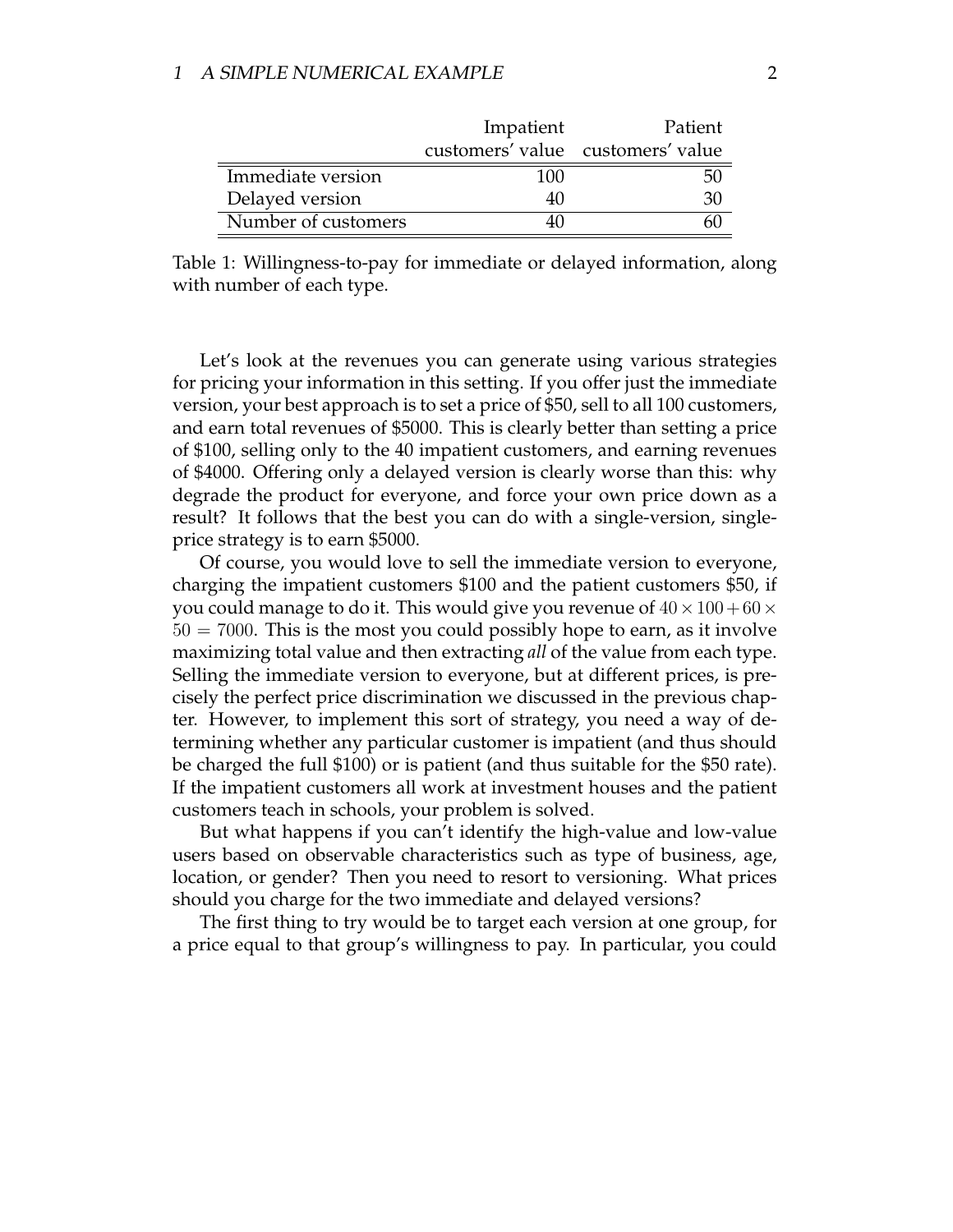try to sell the immediate version for \$100 and the delayed version for \$30. layed version. But the impatient consumers will not buy the immediate version, as you have planned. If an impatient consumer buys the immediate information at \$100 his value is \$100 and the cost is \$100, so his net benefit is zero. If he buys delayed information, its value to him is \$40 but he only has to pay \$30, so he gets a net benefit of \$10. This means that the delayed version is a better deal for the impatient consumer. As a result, pricing the immediate version at \$100 and the delayed version at \$30 will not induce customers to self-select as planned: the impatient consumers will not select the immediate version, which was meant for them, but will instead choose the cheaper delayed version.

So what do you do? The trick is to *discount* the immediate information sufficiently so that the impatient consumers will indeed buy it. The net benefit they receive from purchasing the immediate version has to be the same (or just slightly more) than the surplus they could get by purchasing the delayed version, which is \$10. This means you can't charge more than \$90 for the immediate version, if you charge \$30 for the delayed version. At these prices the 60 patient consumers will buy the delayed version, generating revenues of \$1800, and the 40 impatient consumers will buy the immediate version, generating revenues of \$3600. Your total revenues from versioning will be \$5400. This is not as good as pricing based on identity, which yielded \$7000, but it's still a lot better than the \$5000 you  $\frac{1}{2}$  which yielded  $\frac{1}{2}$  better  $\frac{1}{2}$  corresponding to but it is still a lot better than the  $\frac{1}{2}$  corresponding to  $\frac{1}{2}$  corresponding to  $\frac{1}{2}$  corresponding to  $\frac{1}{2}$  corresponding to  $\frac{1}{2$  $\sigma$  selling only one version.

#### **2 Second-degree price discrimination**

This is a mathematical analysis based on the treatment in Hal R. Varian, *Microeconomic Analysis*, 3rd edition, 1992, W. W. Norton & Co. We initially examine the case of pricing based on quantity, then, at the end, show how this can be interpreted as a quality discrimination model.

Suppose that there are two potential consumers with utility functions  $u_i(x) + y$ , for  $i = 1, 2$ . For simplicity, normalize utility so that  $u_i(0) = 0$ . Consumer i's maximum willingness-to-pay for some consumption level x will be denoted by  $r(x)$  It is the solution to the equation will be denoted by right  $\sum_{i=1}^n x_i$ .

$$
u_i(0) + y = u_i(x) - r_i(x) + y.
$$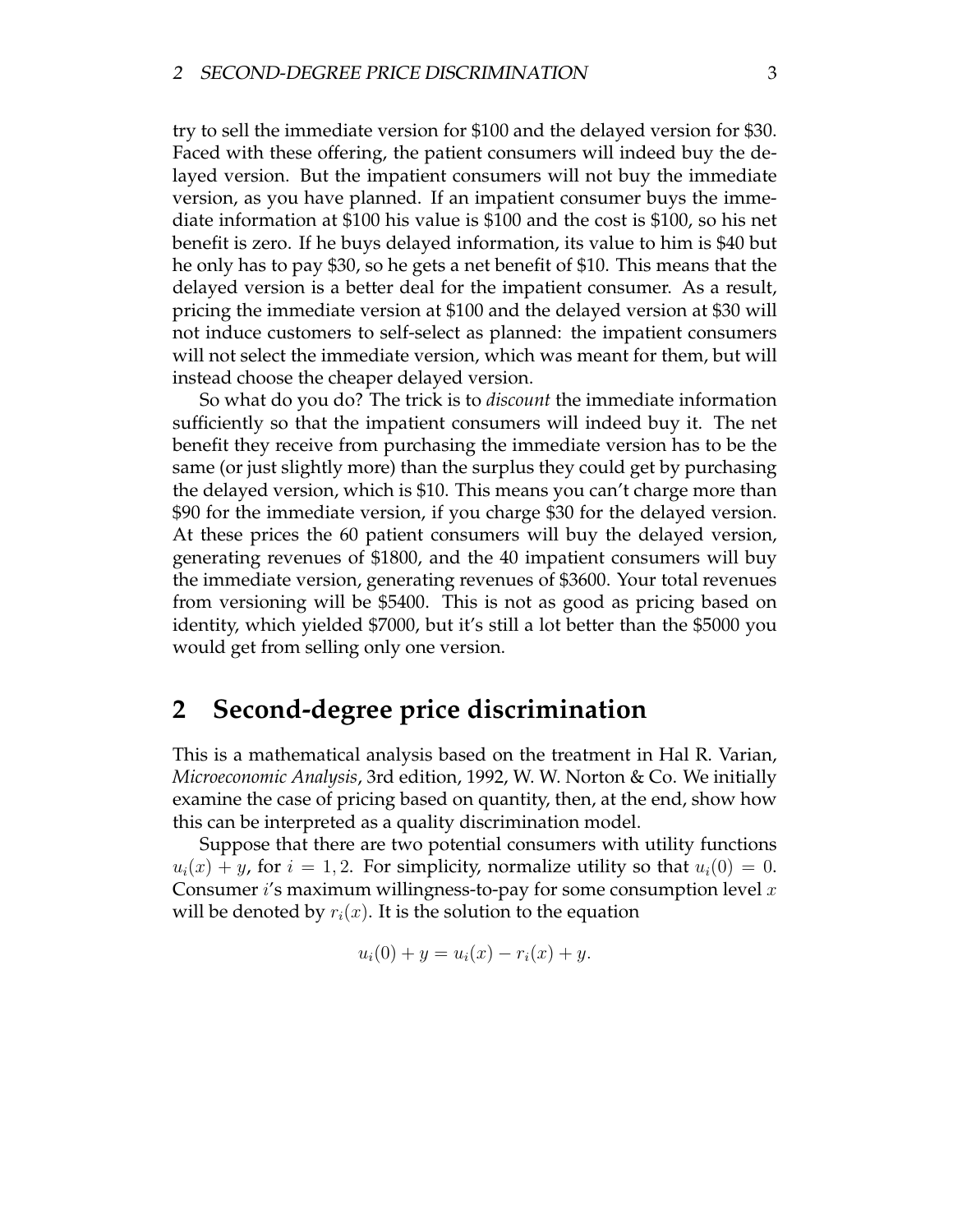The left-hand side of the equation gives the utility from zero consumption of the good, and the right-hand side gives the utility from consuming  $x$ of the good, and the right-hand side gives the utility from consuming  $\ddot{x}$  $\sum_{l} \sum_{i} \sigma_{l} \Gamma_{l}^{(k)}$ 

 $u_i(x)$ .<br>Another useful function associated with the utility function is the marginal willingness-to-pay function, i.e., the (inverse) demand function. This function measures what the per-unit price would have to be to induce the consumer to demand  $x$  units of the consumption good. If the consumer faces a per-unit price  $p$  and chooses the optimal level of consumption, he or she  $\frac{1}{\epsilon}$  must solve the utility maximization problem must solve the utility maximization problem

$$
\max_{x,y} \qquad u_i(x) + y \tag{1}
$$

such that 
$$
px + y = m
$$
. (2)

As we have seen several times, the first-order condition for this problem is is

$$
p = u_i'(x).
$$

 $\theta$  are  $\theta$  induce consumer *i* to choose consumption level *x* is  $p = p(x)$ .  $\text{even } j$  to induce consumer it to choose consumption level  $\text{even } p = p_i(x)$  $u_i'(x)$ .

We will suppose that the maximum willingness-to-pay for the good We will suppose that the maximum willingness to pay for the good  $\frac{1}{\alpha}$  and  $\frac{1}{\alpha}$  and  $\frac{1}{\alpha}$  and  $\frac{1}{\alpha}$  and  $\frac{1}{\alpha}$  and  $\frac{1}{\alpha}$  and  $\frac{1}{\alpha}$  and  $\frac{1}{\alpha}$  and  $\frac{1}{\alpha}$  and  $\frac{1}{\alpha}$  and  $\frac{1}{\alpha}$  and  $\frac{1}{\alpha}$  and  $\frac{1}{\alpha}$  and  $\frac{1}{\alpha}$  and  $\frac{1}{\alpha}$  sumer 1; i.e., that

$$
u_2(x) > u_1(x) \text{ for all } x.
$$

will also generally suppose the marginal willingness-to-pay by con- $\frac{1}{2}$  except the matrix of the matrix  $\frac{1}{2}$  exceeds the matrix  $\frac{1}{2}$  except the matrix of the matrix  $\frac{1}{2}$  except the matrix of the matrix of the matrix of the matrix of the matrix of the matrix of the mat  $\mathbf{r}$  is the 1; i.e., that is that is the  $\mathbf{r}$ 

$$
u_2'(x) > u_1'(x) \text{ for all } x.
$$

Thus it is natural to refer to consumer 2 as the **high demand** consumer

We refer to consumer 2 as the *high-demand* consumer and consumer 1 as the *low-demand* consumer. The assumption that the consumer with the larger total willingness-to-pay also has the larger marginal willingness-topay is sometimes known as the single crossing property since it implies that any two indifference curves for the agents can intersect at most once.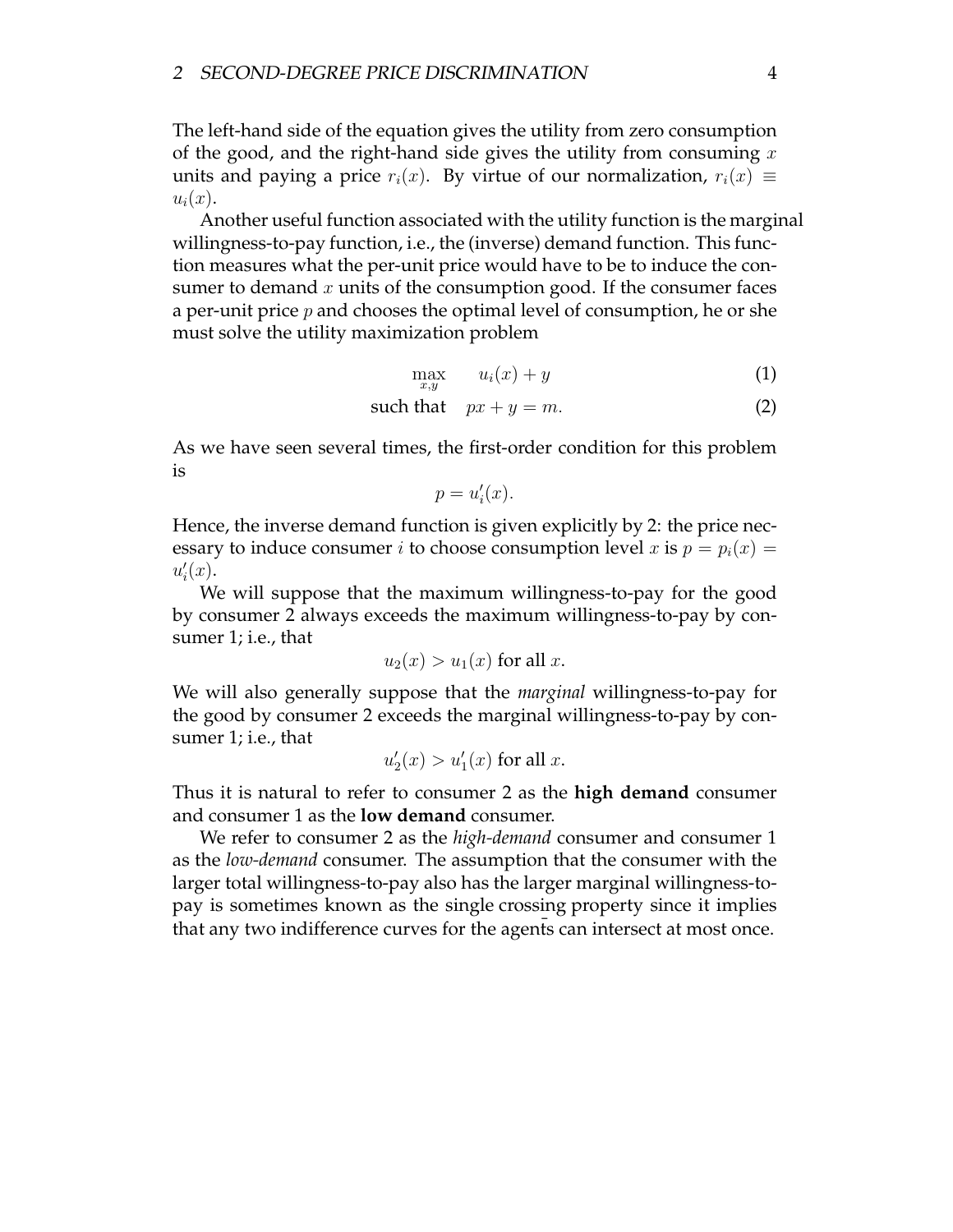### **3 Analysis**

Suppose that the monopolist chooses some (nonlinear) function  $p(x)$  that indicates how much it will charge if x units are demanded. Suppose that consumer *i* demands  $x_i$  units and spends  $r_i = p(x_i)x_i$  dollars. From the is view point of both the consumer and the monopolist all that is relevant is that the consumer spends  $r_i$  dollars and receives  $x_i$  units of output. Hence, the choice of the function  $p(x)$  reduces to the choice of  $(r_i, x_i)$ . Consumer 1 will choose  $(r_1, x_1)$  and consumer 2 will choose  $(r_2, x_2)$ .

The constraints facing the monopolist are as follows. First, each con-The constraints facing the monopolitic are as follows. First, each con $s_n$  and  $s_n$  and  $s_n$  and  $s_n$  and  $s_n$  and  $s_n$  and  $s_n$  and  $s_n$  and  $s_n$  and  $s_n$  and  $s_n$  and  $s_n$  and  $s_n$  and  $s_n$  and  $s_n$  and  $s_n$  and  $s_n$  and  $s_n$  and  $s_n$  and  $s_n$  and  $s_n$  and  $s_n$  and  $s_n$  and  $s_n$  and  $s_n$  price  $r_i$ :

$$
u_1(x_1) - r_1 \ge 0 \tag{3}
$$

$$
u_2(x_2) - r_2 \ge 0. \tag{4}
$$

This simply says that each consumer must do at least as well consuming the x-good as not consuming it. Second, each consumer must prefer his the x-good as not consuming in second, each consumer must prefer the consumption to the consumption of the other consumer.

$$
u_1(x_1) - r_1 \ge u_1(x_2) - r_2 \tag{5}
$$

$$
u_2(x_2) - r_2 \ge u_2(x_1) - r_1. \tag{6}
$$

These are the so-called self-selection constraints. If the plan  $(x_1, x_2)$  is to be feasible in the sense that it will be voluntarily chosen by the consumers, then each consumer must prefer consuming the bundle intended for him as compared to consuming the other person's bundle.

 $\frac{a}{b}$   $\frac{b}{c}$  compared to consume the other persons bundle.  $\sigma$  is the interaction in the above paragraph as  $\sigma$ 

$$
r_1 \leq u_1(x_1) \tag{7}
$$

$$
r_1 \leq u_1(x_1) - u_1(x_2) + r_2 \tag{8}
$$

$$
r_2 \leq u_2(x_2) \tag{9}
$$

$$
r_2 \leq u_2(x_2) - u_2(x_1) + r_1. \tag{10}
$$

Of course, the monopolist wants to choose  $r_1$  and  $r_2$  to be as large as possible. It follows that in general one of the first two inequalities will be binding and one of the second two inequalities will be binding. It turns out but the assumptions that  $u_2(x) \ge u_1(x)$  and  $u'(x) \ge u'(x)$  are sufficient to that the assumptions that  $u_2(x) > u_1(x)$  and  $u_2(x) > u_1$ <br>determine which constraints will hind as we now dem  $1^{(x)}$ determine which constraints will bind, as we now demonstrate.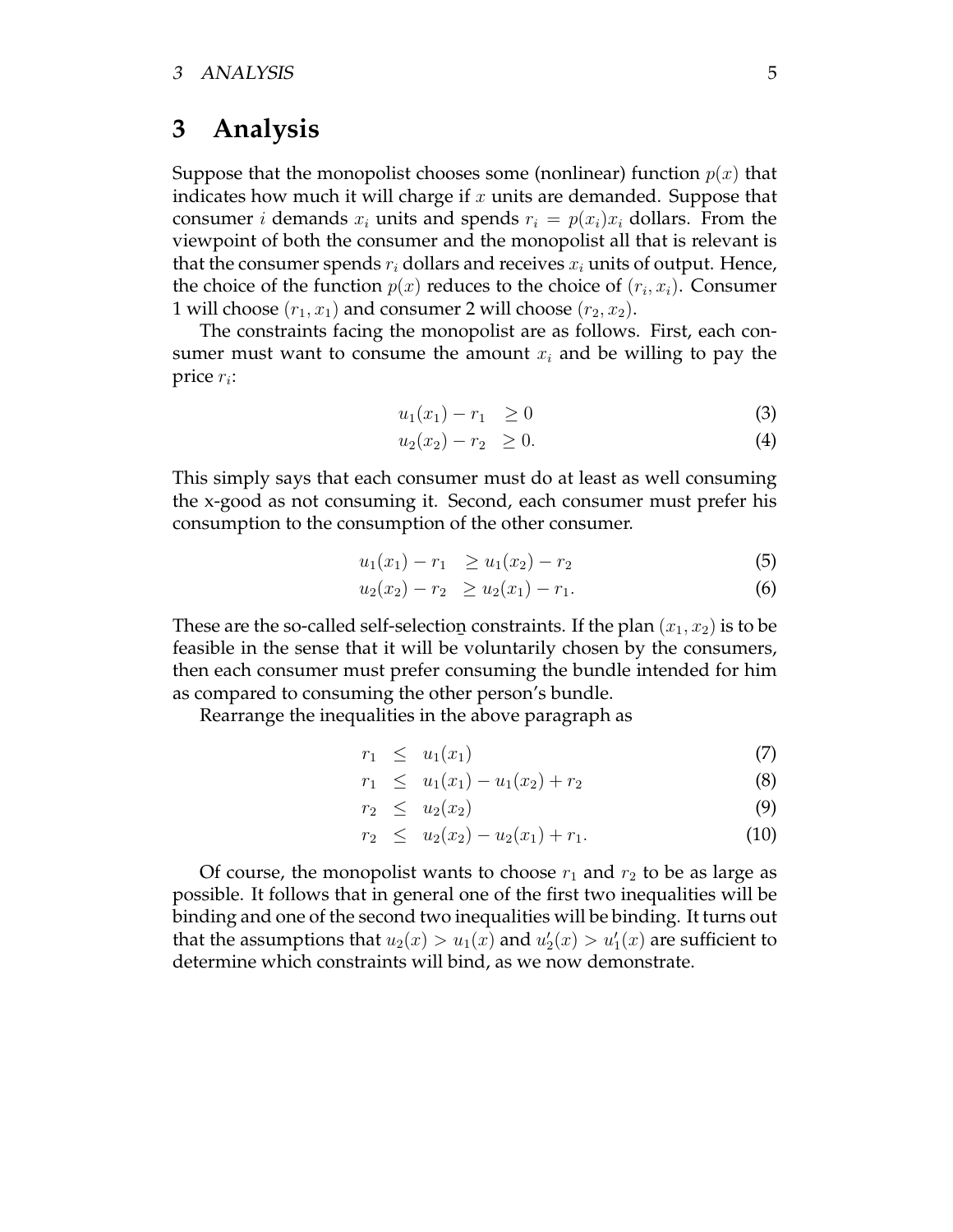# <sup>3</sup> ANALYSIS 6

To begin with, suppose that (9) is binding. Then (10) implies that

$$
r_2 \le r_2 - u_2(x_1) + r_1,
$$

or

$$
u_2(x_1) \leq r_1.
$$

Using (2) we can write

$$
u_1(x_1) < u_2(x_1) \le r_1,
$$

 $\lim_{\epsilon \to 0}$  is fact which we note for future use:  $\frac{1}{2}$  and  $\frac{1}{2}$  and  $\frac{1}{2}$  and  $\frac{1}{2}$  and  $\frac{1}{2}$  and  $\frac{1}{2}$  and  $\frac{1}{2}$  and  $\frac{1}{2}$  and  $\frac{1}{2}$  and  $\frac{1}{2}$  and  $\frac{1}{2}$  and  $\frac{1}{2}$  and  $\frac{1}{2}$  and  $\frac{1}{2}$  and  $\frac{1}{2}$  and  $\frac{1}{2}$  a

$$
r_2 = u_2(x_2) - u_2(x_1) + r_1.
$$

Now consider (7) and (8). If (8) were binding, we would have

$$
r_1 = u_1(x_1) - u_1(x_2) + r_2.
$$

Substitute from (3) to find

$$
r_1 = u_1(x_1) - u_1(x_2) + u_2(x_2) - u_2(x_1) + r_1,
$$

which implies

$$
u_2(x_2) - u_2(x_1) = u_1(x_2) - u_1(x_1).
$$

We can rewrite this expression as

$$
\int_{x_1}^{x_2} u_1'(t) dt = \int_{x_1}^{x_2} u_2'(t) dt.
$$

However, this violates the assumption that  $u_2(x) > u_1(x)$ . It follows that  $\chi(x)$  is not binding and that (7) is binding so (8) is not binding and that (7) is binding, so

$$
r_1=u_1(x_1).
$$

Equations (3) and (3) imply that the low-demand consumer will be charged his maximum willingness-to-pay, and the high-demand consumer  $\frac{1}{2}$  charged the highest price that will just induce him to consume  $x_1$ will be charged the highest price that will just induce him to consume  $x_2$ rather than  $x_1$ .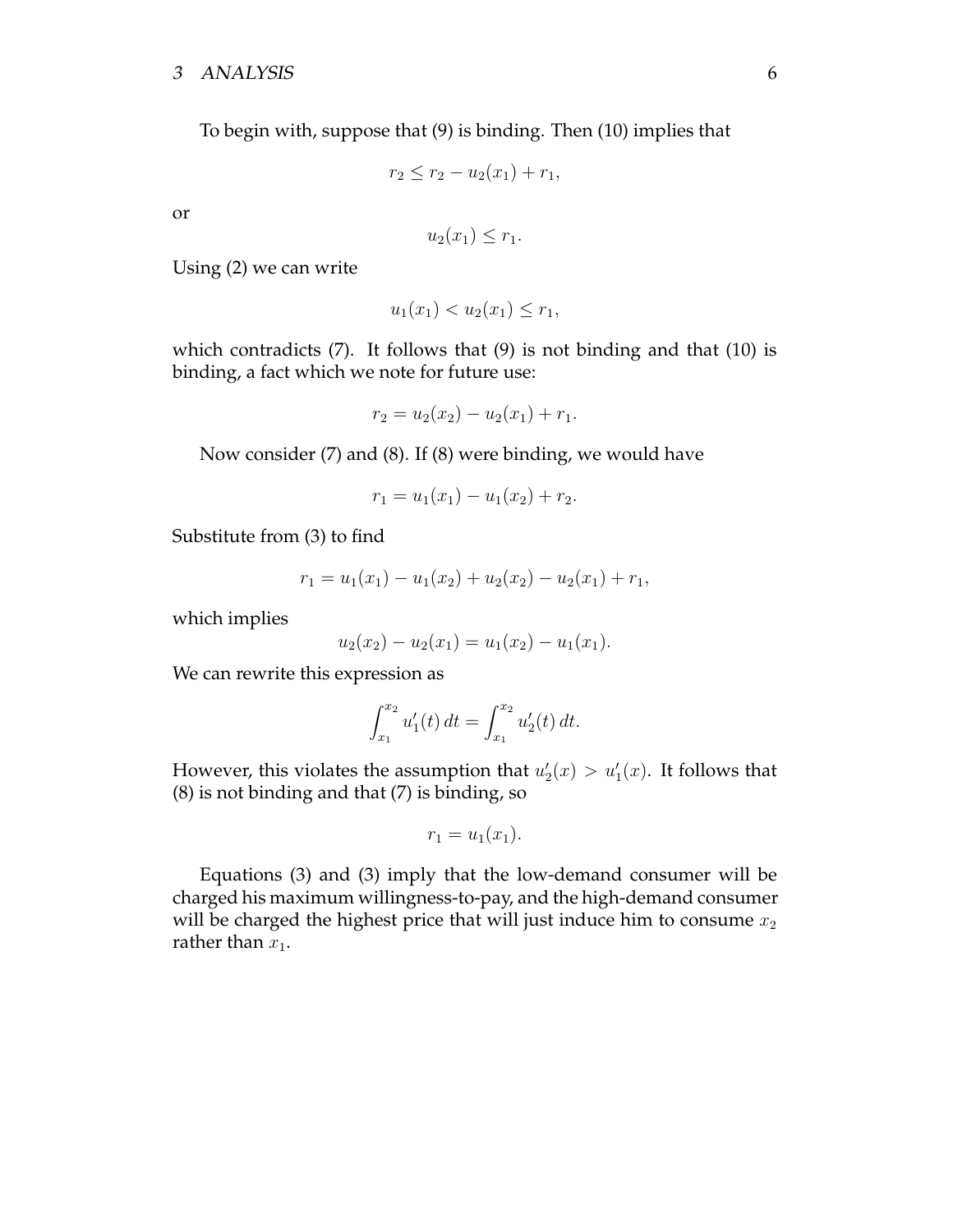The profit function of the monopolist is

$$
\pi = [r_1 - cx_1] + [r_2 - cx_2],
$$

which upon substitution for  $r_1$  and  $r_2$  becomes

$$
\pi = [u_1(x_1) - cx_1] + [u_2(x_2) - u_2(x_1) + u_1(x_1) - cx_2].
$$

This expression is to be maximized with respect to  $x_1$  and  $x_2$ . Differentiating, we have

$$
u'_1(x_1) - c + u'_1(x_1) - u'_2(x_1) = 0 \tag{11}
$$

$$
u_2'(x_2) - c = 0. \t(12)
$$

Equation (11) can be rearranged to give

$$
u_1'(x_1) = c + [u_2'(x_1) - u_1'(x_1)] > c,
$$

which implies that the low-demand consumer has a (marginal) value for the good that exceeds marginal cost. Hence he consumes an inefficiently small amount of the good. Equation (12) says that at the optimal nonlinear prices, the high-demand consumer has a marginal willingness-to-pay ear prices, are ragin demand correlative rate a manginal willingness-to-pay which is equal to marginal cost. Thus he consumed the socially correct.

Note that if the single-crossing property were not satisfied, then the bracketed term in (3) would be negative and the low-demand consumer would consume a *larger* amount than he would at the efficient point. This can happen, but it is admittedly rather peculiar.

The result that the consumer with the highest demand pays marginal cost is very general. If the consumer with the highest demand pays a price in excess of marginal cost, the monopolist could lower the price charged to the largest consumer by a small amount, inducing him to buy more. Since price still exceeds marginal cost, the monopolist would make a profit on these sales. Furthermore, such a policy wouldn't affect the monopolist's  $\frac{1}{2}$  sales from any other consumers, since they are all optimized at lower profits from any other consumers, since they are all optimized at lower values of consumption.

#### **4 A graphical treatment** 4

The price discrimination problem in the price of the price of the price of the cannot curve of the graphically. Consider Figure 1 which depicts the demand curves of the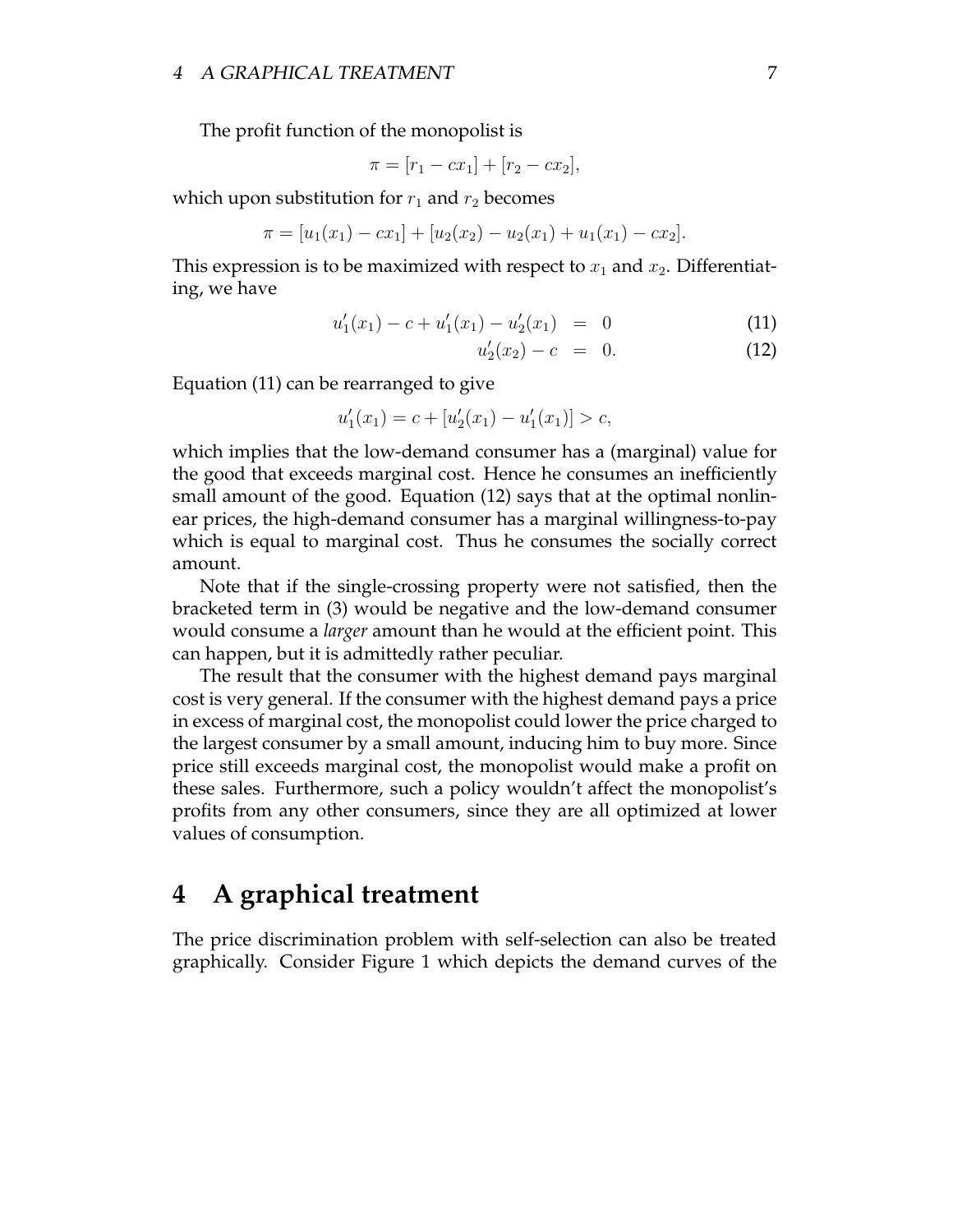two consumers; for simplicity we assume zero marginal cost. Figure 1 *A* depicts the price discrimination if there is no self-selection problem. The firm would simply sell  $x^0$  to the bigh-demand consumer and  $x^0$  to The firm would simply sell  $x_h$  to the high-demand consumer and  $x_l$ <br>the low-demand consumer at prices that are equal to their respective co the low-demand consumer at prices that are equal to their respective consumer's surpluses—i.e., the areas under their respective demand curves. Thus the high-demand consumer pays  $A + B + C$  to consume  $x^{\circ}$  and the Thus the high-demand consumer pays  $A + B + C$  to consume  $x_h$  and the<br>low-demand consumer pays A to consume  $x^o$ low-demand consumer pays A to consume  $x_i^o$ .

However, this policy violates the self-selection constraint. The highdemand consumer prefers the low-demand consumer's bundle, since by choosing it he receives a net surplus equal to the area  $B$ . In order to satisfy choosing it is because a net surplus equal to the area B. In order to satisfy the sen-selection constraint, the monopolist must offer  $x_h$ <br>to  $A + C$  which leaves the high-demand consumer a sup to  $A + C$ , which leaves the high-demand consumer a surplus equal to B no matter which bundle he chooses.

This policy is feasible, but is it optimal? The answer is no: by offering the low-demand consumer a slightly smaller bundle, the monopolist loses the profits indicated by the black triangle in Figure 1  $B$ , and gains the profits indicated by the shaded trapezoid. Reducing the amount offered to the low-demand consumer has no first-order effect on profits since the marginal willingness-to-pay equals zero at  $x_i^o$ . However, it increases prof- $\frac{1}{2}$  marginal willingness-to-pay equals zero at  $x_i$ . However, it increases profis *larger* than zero at this point.

At the profit-maximizing level of consumption for the low-demand  $\Gamma$   $\Gamma$ consumer,  $x_i^$ the low-demand consumer from a further reduction,  $p_1$ , just equals the marginal *increase* in profits collected from the high-demand consumer,  $p_2$  – p<sub>1</sub>. (Note that this also follows from equation (3).) The final solution has the low-demand consumer consuming at  $x^m$  and paying  $A$  thereby rethe low-demand consumer consuming at  $x_i$ <br>ceiving zero surplus from his purchase. The h ceiving zero surplus from his purchase. The high-demand consumer concurves at  $x^0$  the socially correct amount and pays  $A + C + D$  for this sumes at  $x_h$ <br>bundle leav  $h_n$ , the socially correct amount, and pays  $\sum_{n=1}^{\infty}$  of  $n=1$  for this  $\frac{1}{\sqrt{2}}$